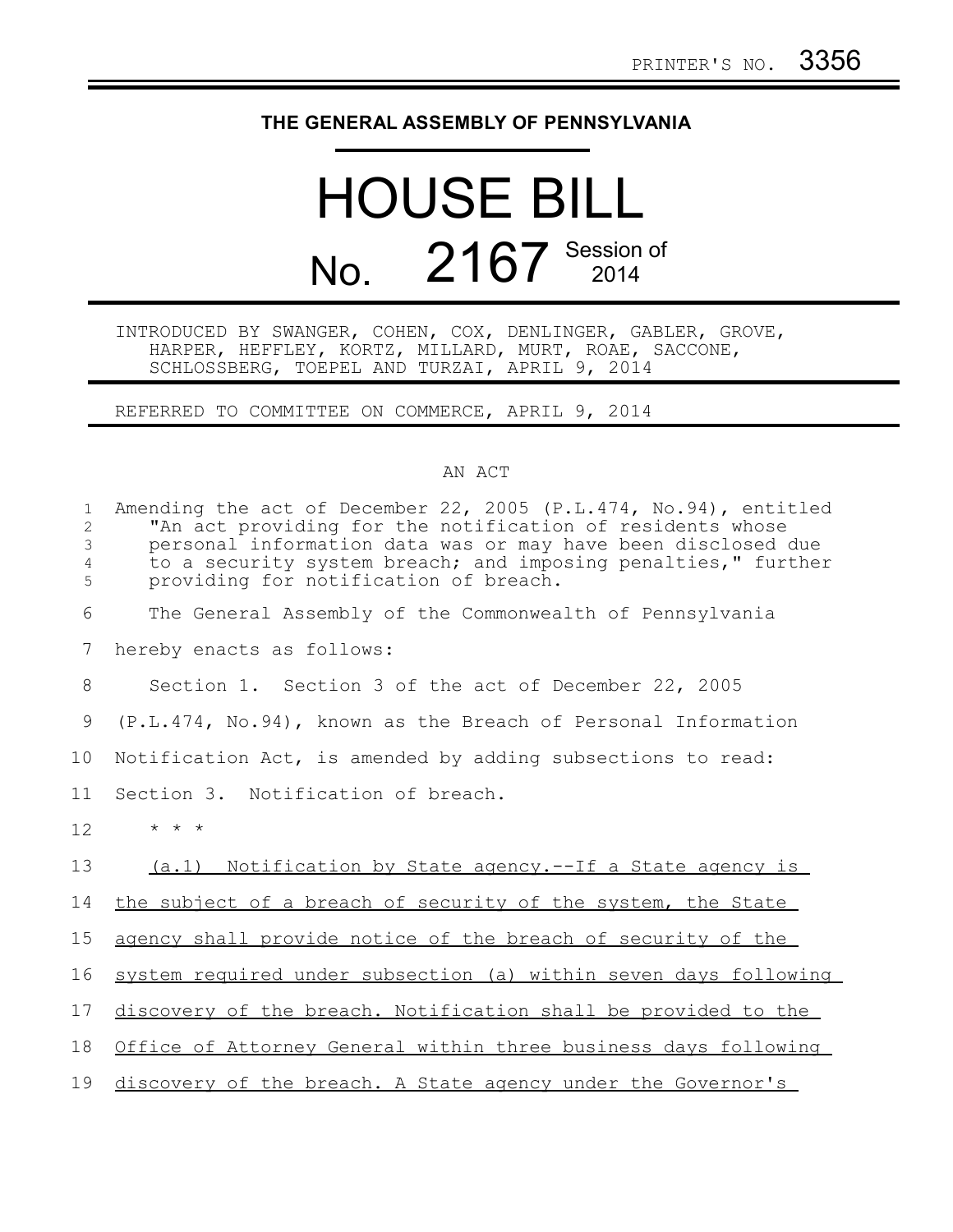| 1  | jurisdiction shall also provide notice of a breach of its             |
|----|-----------------------------------------------------------------------|
| 2  | security system to the Governor's Office of Administration            |
| 3  | within three business days following the discovery of the             |
| 4  | breach. Notification shall occur regardless of the existence of       |
| 5  | procedures and policies under section 7.                              |
| 6  | (a.2) Notification by county, school district or                      |
| 7  | municipality.--If a county, school district or municipality is        |
| 8  | the subject of a breach of security of the system, the county,        |
| 9  | school district or municipality shall provide notice of the           |
| 10 | breach of security of the system required under subsection (a)        |
| 11 | within seven days following discovery of the breach.                  |
| 12 | <u>Notification shall be provided to the district attorney in the</u> |
| 13 | county in which the breach occurred within three business days        |
| 14 | following discovery of the breach. Notification shall occur           |
| 15 | regardless of the existence of procedures and policies under          |
|    |                                                                       |
| 16 | section 7.                                                            |
| 17 | (a.3) Storage policy.--                                               |
| 18 | The Office of Administration shall develop a policy<br>(1)            |
| 19 | to govern the proper storage by State agencies of data which          |
| 20 | includes personally identifiable information. The policy              |
| 21 | shall address identifying, collecting, maintaining,                   |
| 22 | displaying and transferring personally identifiable                   |
| 23 | information, using personally identifiable information in             |
| 24 | test environments, remediating personally identifiable                |
| 25 | information stored on legacy systems and other relevant               |
| 26 | issues. A goal of the policy shall be to reduce the risk of           |
| 27 | future breaches of security of the system.                            |
| 28 | (2) In developing the policy under paragraph (1), the                 |
| 29 | Office of Administration shall consider similar existing              |
| 30 | policies in other states, best practices identified by other          |